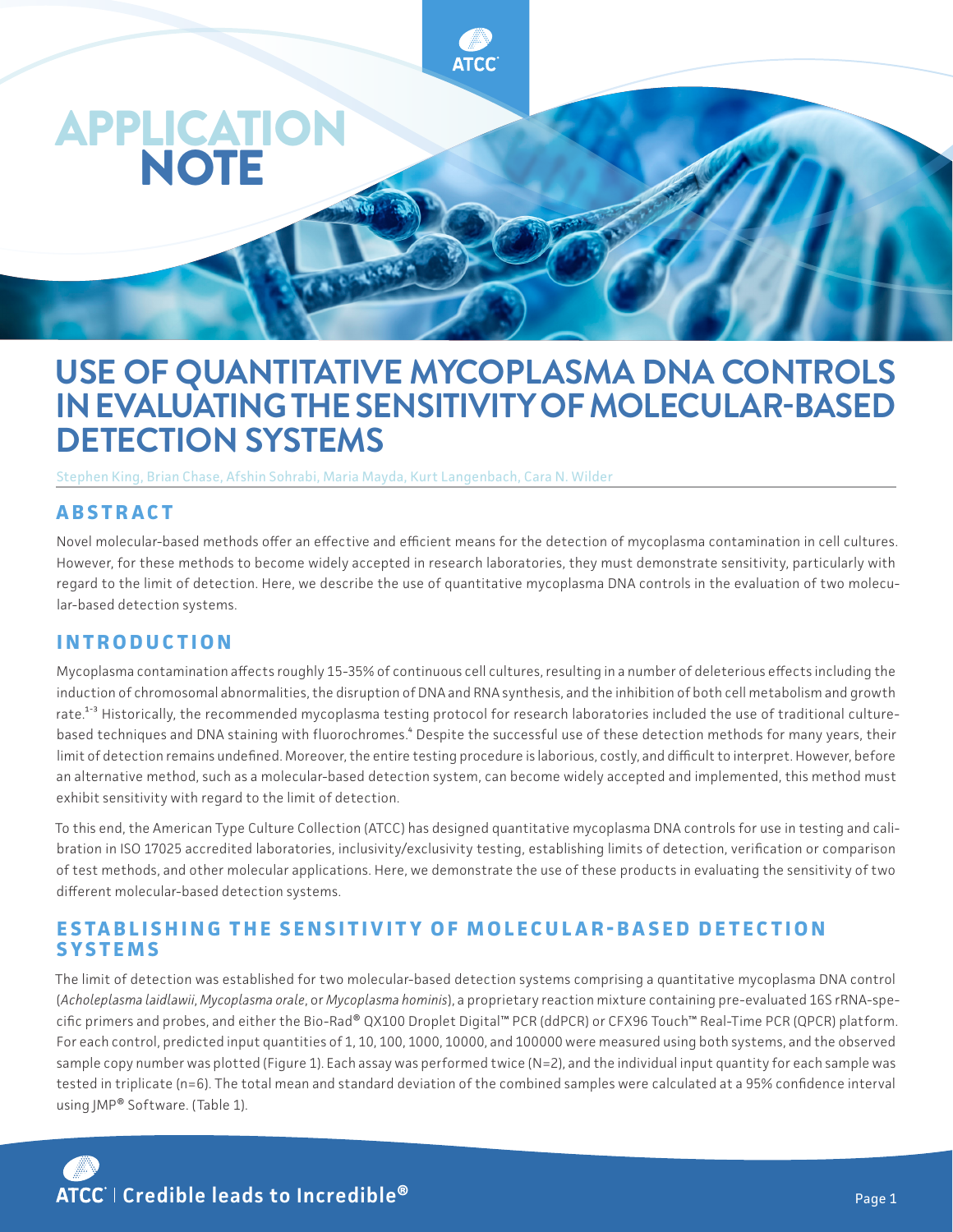At each of the predicted input copy numbers, the mean observed copy number for the combined samples fell within the 95% confidence interval. In particular, for predicted input copy numbers of 1 and 10, the mean observed copy number was statistically closer in value to the predicted copy number when using the QPCR platform. These results indicate that both molecular-based detection systems are able to sensitively detect and quantify mycoplasma DNA, with the QPCR platform exhibiting more accuracy with lower concentrations of genomic material.

## **CONCLUSION**

The use of quantitative external DNA controls provides an effective approach for the development and evaluation of novel molecular-based assays for the detection of mycoplasma contamination. Quantitative mycoplasma DNA controls are currently available as certified reference materials from ATCC under the catalog numbers qCRM-15531D, qCRM-17981D, qCRM-19610D, qCRM-19989D, qCRM-23064D, qCRM-23206D, qCRM-23714D, qCRM-23838D, qCRM-25204D, and qCRM-27545D.

## **REFERENCES**

- 1 Drexler H.G., and Uphoff C.C. Mycoplasma contamination of cell cultures: Incidence, sources, effects, detection,e limination, prevention. Cytotechnology 39, 75-90 (2002).
- 2 McGarrity G.J., Constantopoulos G., and Barranger J.A. Effect of mycoplasma infection on pyruvate dehydrogenase complex activity of normal and pyruvate dehydrogenase complex-deficient fibroblasts. Exp Cell Res. 151, 557-562 (1984).
- 3 Rottern S. Interaction of Mycoplasma with Host Cells. Physiol Rev 83, 15 (2003).
- 4 Chandler D.K.F, Volokhov D.V., Chizhikov V.E. Historical overview of mycoplasma testing for production of biologics. Am Pharm Rev. [http://www.americanpharmaceuticalreview.com/Featured-Articles/37370-Historical-Overview-of-Mycoplasma-Testing-for-](http://www.americanpharmaceuticalreview.com/Featured-Articles/37370-Historical-Overview-of-Mycoplasma-Testing-for-Production-of-Biologics/)[Production-of-Biologics/](http://www.americanpharmaceuticalreview.com/Featured-Articles/37370-Historical-Overview-of-Mycoplasma-Testing-for-Production-of-Biologics/) (2011).